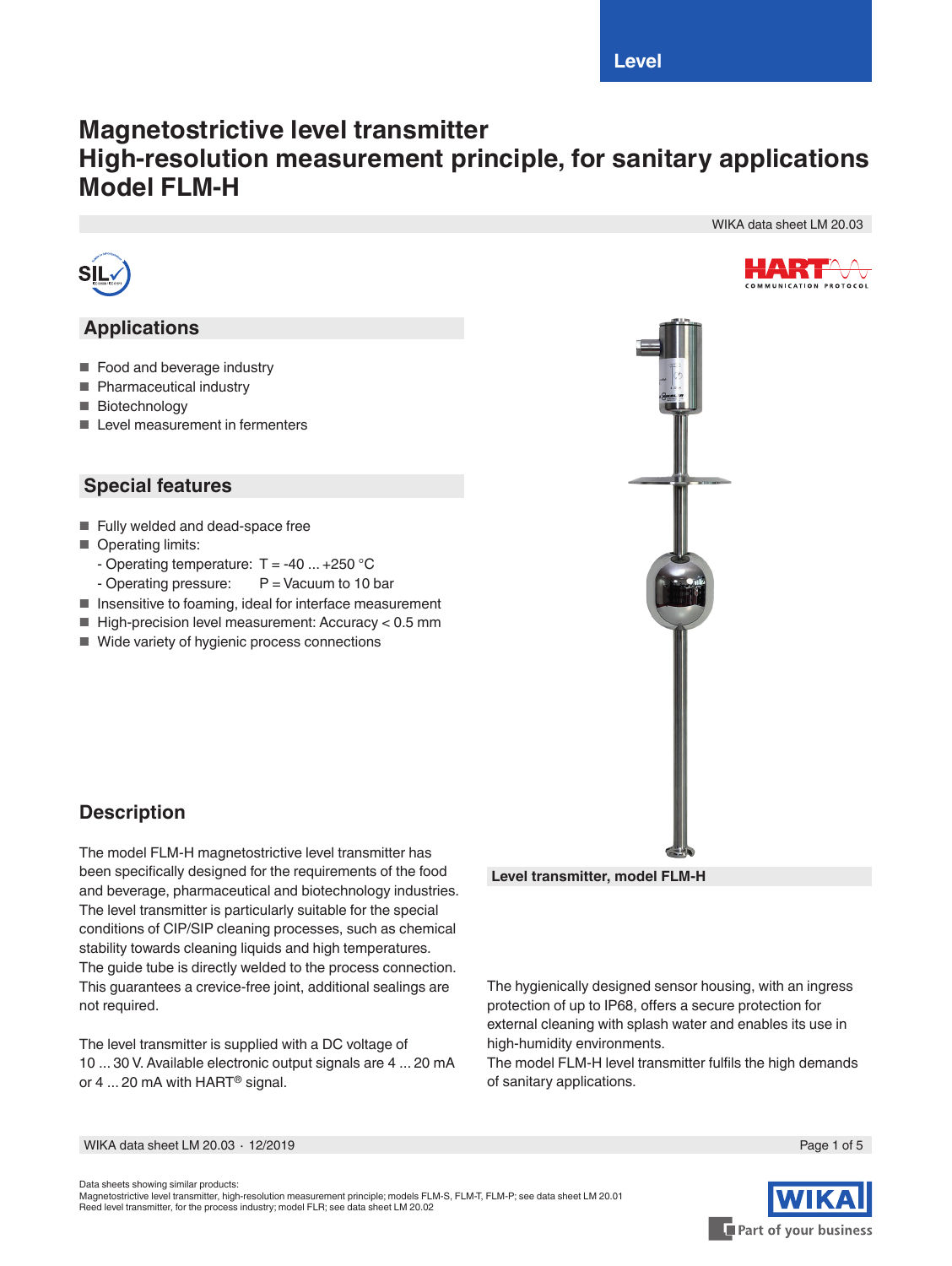#### **Further special features**

#### **Illustration of the principle**

- Large range of application due to the simple, proven functional principle
- For harsh operating conditions, long service life
- Continuous measurement of levels, independent of physical and chemical changes of the media such as: Foaming, conductivity, dielectric, pressure, vacuum, temperature, vapours, condensation, bubble formation, boiling effects, density change
- Signal transmission over long distances
- Simple installation and commissioning, onetime calibration only, no recalibration necessary
- Level displayed proportional to volume or height

## **Options**

Customer-specific solutions





# $\circ$ 5 3 4 1 5

Legend

- 1 Wire<br>2 Sens
- Sensor housing 3 Magnetic field
- 4 Permanent magnet
- 5 Torsional wave
- 

## **Design and operating principle**

- The measuring process is triggered by a current impulse. This current produces a circular magnetic field (3) along a wire (1) made of magnetostrictive material fixed in the guide tube.
- At the point being measured (liquid level) there is a float with permanent magnets (4) acting as a position transducer.
- The superposition of these two magnetic fields triggers a mechanical torsional wave (5) in the wire.
- This is converted into an electrical signal at the end of the wire in the sensor housing by a piezoceramic converter.
- The measured propagation delay enables the origination point of the mechanical wave, and thus the float position, to be determined with high accuracy.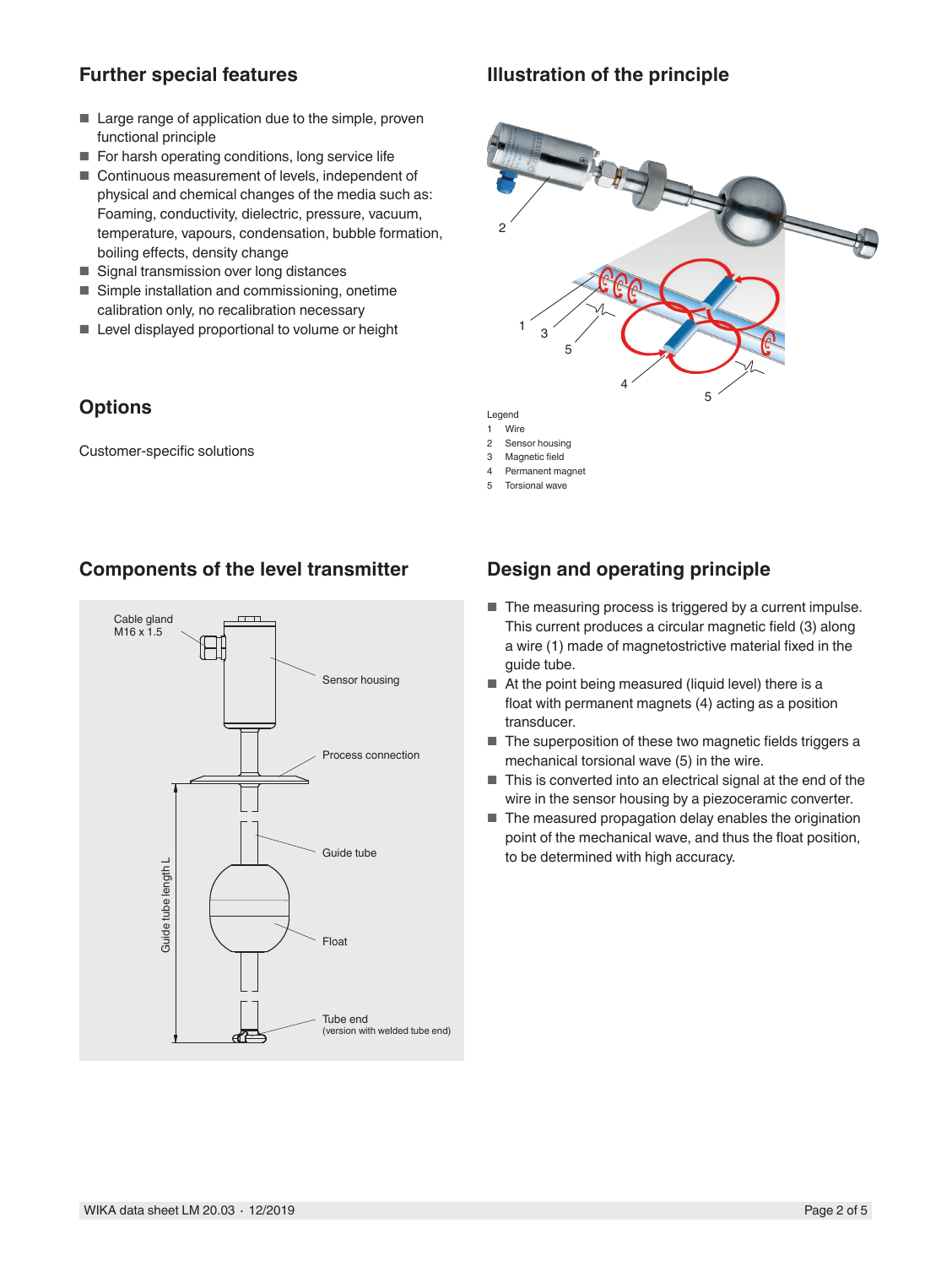#### **Overview of the process connections**



VARIVENT® is a registered trademark of the company GEA Tuchenhagen. BioControl® is a registered trademark of the company NEUMO.

## **Tube ends**

#### **Version with separate sensor base support**

This sensor base support is welded "separately" at the bottom of the tank. When mounting the level transmitter, the guide tube with the float can be fitted into the sensor base support inside the vessel to fix it. Thus the float is held in position and serves as a position transducer for the level. With stirring movement within the container, the level transmitter is fixed.

Additional advantage: If the cover of the process vessel is large enough and the float can be placed onto the level transmitter, then small process connections can be used.

#### **Version with welded tube end**

This tube end is fully welded at the end of the guide tube and offers a dead-space free end to the level transmitter guide tube.

The geometry of the end of the guide tube enables CIP/ SIP cleaning. This variant can be selected when the level transmitter including the float (taking into account the float diameter) can be mounted through the process connection.



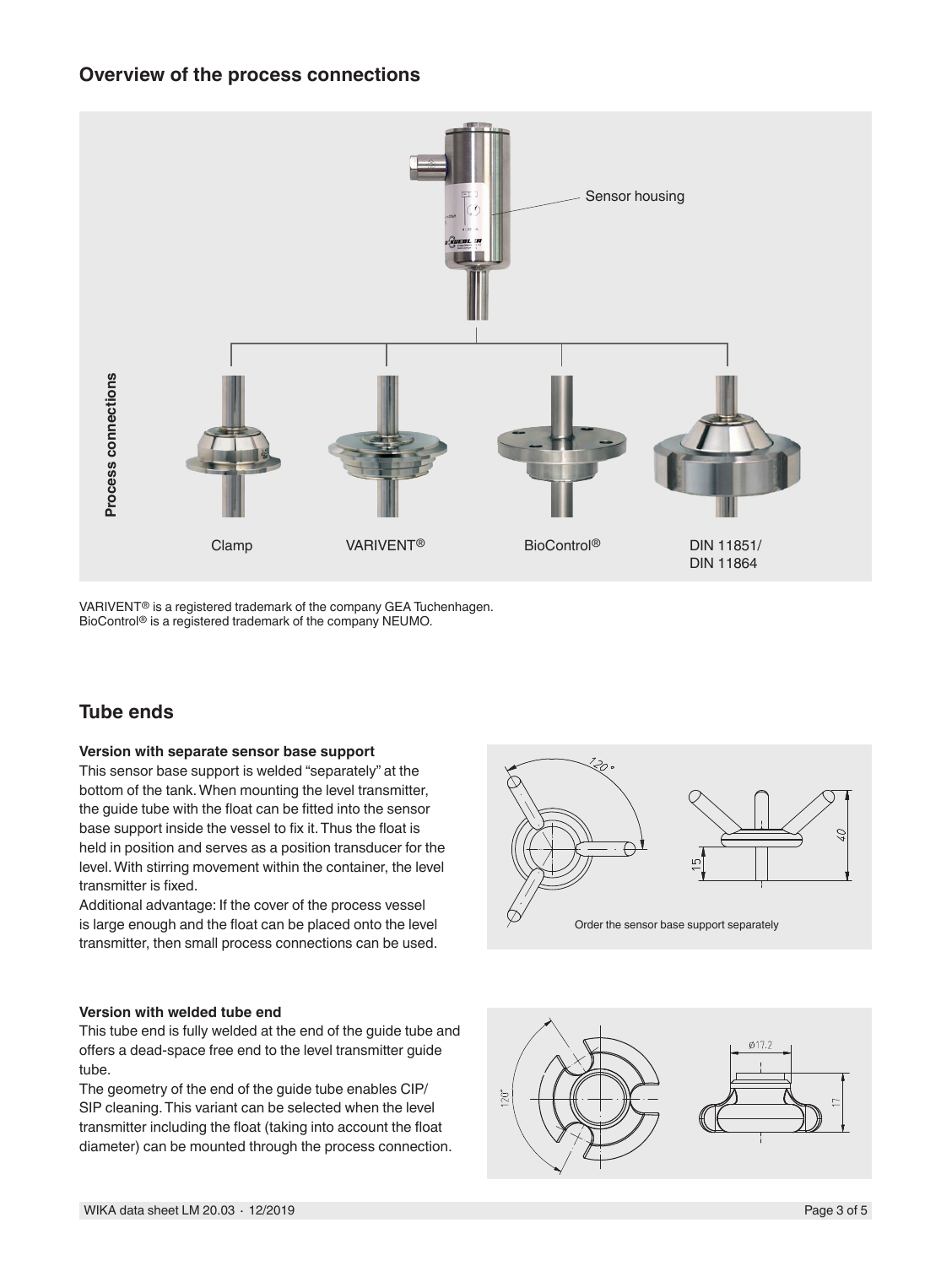# **Level transmitter, sterile version, model FLM-H**



|                                                                                                                   | Separate sensor base support                                                                                                                                                                                                                                                                                                                                                                                                                                                                                                                                                                                                                                                                       | Welded tube end                             |
|-------------------------------------------------------------------------------------------------------------------|----------------------------------------------------------------------------------------------------------------------------------------------------------------------------------------------------------------------------------------------------------------------------------------------------------------------------------------------------------------------------------------------------------------------------------------------------------------------------------------------------------------------------------------------------------------------------------------------------------------------------------------------------------------------------------------------------|---------------------------------------------|
| <b>Electrical connection</b>                                                                                      | Sensor housing: material stainless steel 1.4305, with cable gland M16 x 1.5, polyamide or<br>hygienic design                                                                                                                                                                                                                                                                                                                                                                                                                                                                                                                                                                                       |                                             |
| <b>Process connection</b>                                                                                         | ■ Clamp connection ISO 2852 (DN 32  DN 100 or $1.5$ "  4")<br>■ Clamp connection DIN 32676 (DN 32  DN 100 or 1.5"  4")<br>■ Aseptic mounting thread downwards DIN 11864-1 (DN 32  DN 100 or 1.5"  4")<br>Aseptic liner DIN 11864-1 (DN 32  DN 100 or 1.5"  4")<br>Aseptic flange connection DIN 11864-2 (DN 32  DN 50 or 1.5"  2")<br>Aseptic clamp connection DIN 11864-3 (DN 32  DN 100 or 1.5"  4")<br>$\blacksquare$ VARIVENT <sup>®</sup> (form F, N and G)<br>■ BioConnect <sup>®</sup> threaded connection (DN 32  DN 100 or 1.5"  2")<br>■ BioConnect <sup>®</sup> flange connection (DN 32  DN 100 or 1.5"  2")<br>■ BioConnect <sup>®</sup> clamp connection (DN 32  DN 100 or 1.5"  2") |                                             |
| Guide tube                                                                                                        | Material: Stainless steel 1.4435 (316L) or 1.4404 (316L)<br>Surface ground and polished, $R_a \le 0.4$ µm, alternatively electropolished                                                                                                                                                                                                                                                                                                                                                                                                                                                                                                                                                           |                                             |
| Guide tube diameter                                                                                               | 12, 14 or 17.2 mm                                                                                                                                                                                                                                                                                                                                                                                                                                                                                                                                                                                                                                                                                  |                                             |
| Max. guide tube length L                                                                                          | Guide tube $\varnothing$ 12 mm: max. 3,000 mm<br>Guide tube Ø 14 mm: max. 4,000 mm<br>Guide tube Ø 17.2 mm; max, 6,000 mm                                                                                                                                                                                                                                                                                                                                                                                                                                                                                                                                                                          |                                             |
| <b>Float</b>                                                                                                      | Material: Stainless steel 1.4435 (316L) or 1.4404 (316L)<br>Surface ground and polished, $R_a \le 0.4$ µm, alternatively electropolished<br>Float diameter: 50 or 80 mm<br>Float selection depending on guide tube diameter                                                                                                                                                                                                                                                                                                                                                                                                                                                                        |                                             |
| Density range                                                                                                     | Float Ø 50 mm: 1,000  1,860 kg/m <sup>3</sup>                                                                                                                                                                                                                                                                                                                                                                                                                                                                                                                                                                                                                                                      | Float Ø 80 mm: 770  1,162 kg/m <sup>3</sup> |
| Max. operating pressure                                                                                           | 10 bar                                                                                                                                                                                                                                                                                                                                                                                                                                                                                                                                                                                                                                                                                             |                                             |
| <b>Temperature range</b><br>Medium (standard)<br>Ambient temperature at the sensor housing<br>Storage temperature | $-40+250$ °C<br>$-40+85$ °C<br>$-20$ $+60$ °C                                                                                                                                                                                                                                                                                                                                                                                                                                                                                                                                                                                                                                                      |                                             |
| <b>Output signal</b>                                                                                              | $420$ mA, HART <sup>®</sup>                                                                                                                                                                                                                                                                                                                                                                                                                                                                                                                                                                                                                                                                        |                                             |
| Power supply                                                                                                      | DC 10  30 V                                                                                                                                                                                                                                                                                                                                                                                                                                                                                                                                                                                                                                                                                        |                                             |
| <b>Measurement accuracy</b>                                                                                       | $< \pm 0.5$ mm                                                                                                                                                                                                                                                                                                                                                                                                                                                                                                                                                                                                                                                                                     |                                             |
| <b>Resolution</b>                                                                                                 | $< 0.1$ mm                                                                                                                                                                                                                                                                                                                                                                                                                                                                                                                                                                                                                                                                                         |                                             |
| Load                                                                                                              | max, 900 $\Omega$ at 30 V                                                                                                                                                                                                                                                                                                                                                                                                                                                                                                                                                                                                                                                                          |                                             |
| <b>Mounting position</b>                                                                                          | Vertical $\pm 30^\circ$                                                                                                                                                                                                                                                                                                                                                                                                                                                                                                                                                                                                                                                                            |                                             |
| Ingress protection                                                                                                | IP68 per IEC/EN 60529                                                                                                                                                                                                                                                                                                                                                                                                                                                                                                                                                                                                                                                                              |                                             |